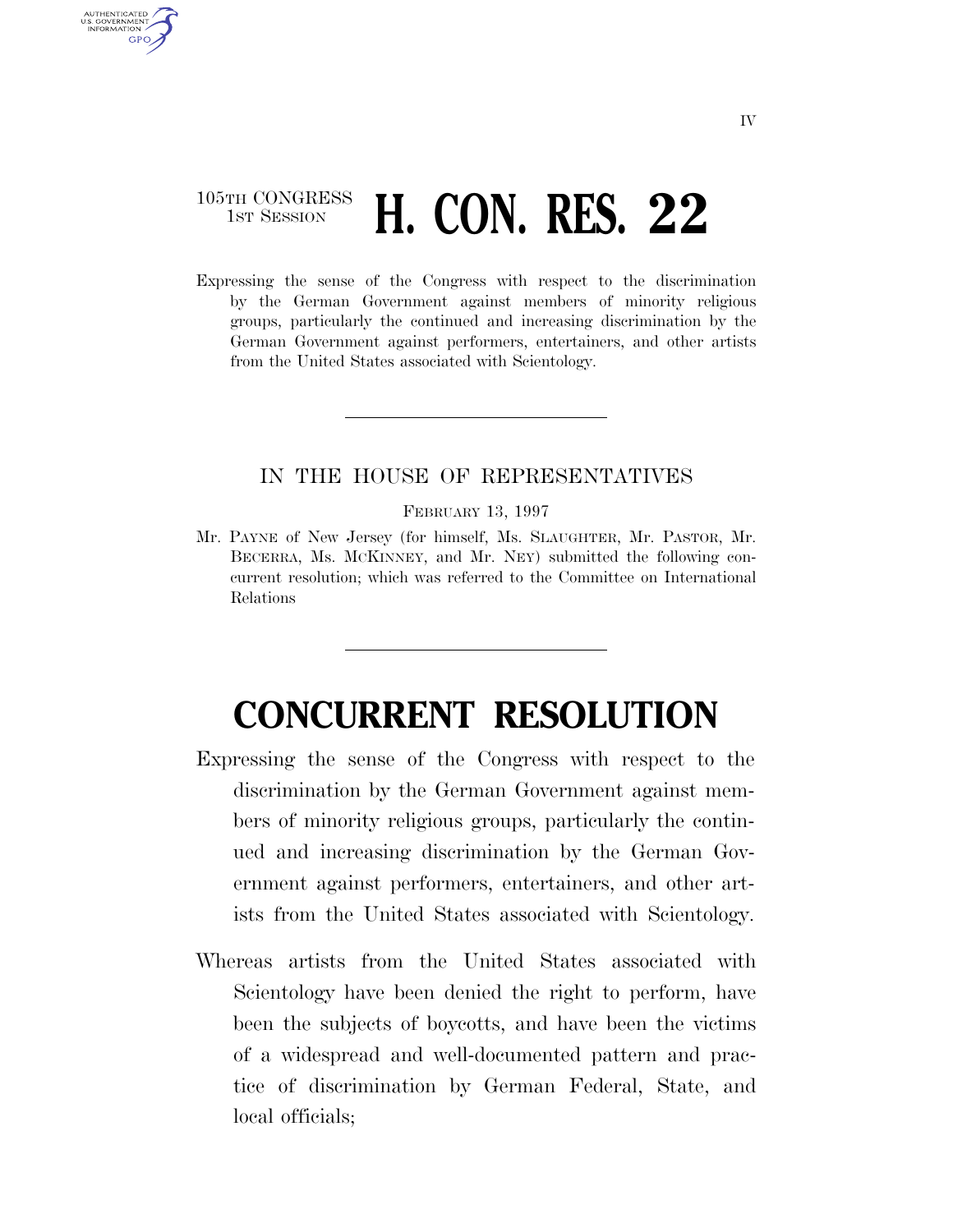- Whereas the German State of Baden-Wuerttemberg barred Mr. Chick Corea, the Grammy Award-winning American jazz pianist, from performing his music during the World Athletics Championship in 1993;
- Whereas in April 1996, the Minister of Culture of the German State of Bavaria declared Bavaria's intention to bar Mr. Corea from all future performances at State-sponsored events;
- Whereas the Young Union of the Christian Democratic Union, the governing political party in Germany, orchestrated a boycott of the movie ''Mission: Impossible'' solely because the lead actor, Tom Cruise, is a Scientologist;
- Whereas the Young Union of the Christian Democratic Union and Renate Rennebach, a member of the Bundestag and the Social Democratic Party, attempted to orchestrate a boycott of the movie ''Phenomenon'' solely because the lead actor, John Travolta, is a Scientologist;
- Whereas members of the Young Union of the Christian Democratic Union disrupted a 1993 performance by the American folk music group Golden Bough by storming the stage because the band members are Scientologists;
- Whereas the 1993, 1994, 1995, and 1996 United States Department of State Country Reports on Human Rights in Germany all noted the persecution of Scientologists in Germany;
- Whereas the 1996 Report states the government of Bavaria will reject applicants that apply for civil servants positions solely on their religious affiliation.
- Whereas the 1996 Report observes that the State of Bavaria refuses to fund cultural and artistic events featuring Scientologists.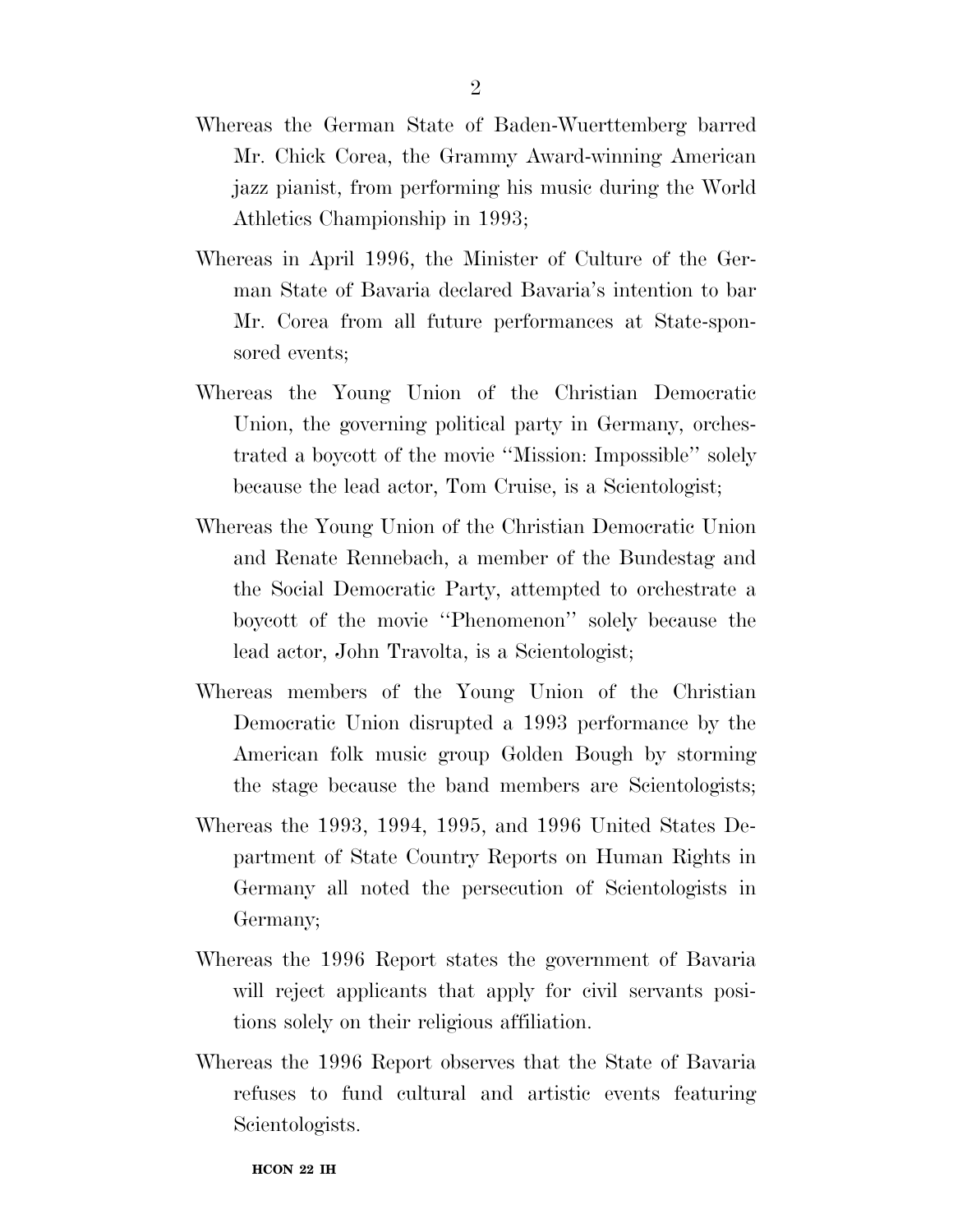- Whereas the 1994 and 1995 Reports to the Human Rights Commission of the United Nations on the Application of the Declaration on the elimination of All Forms of Intolerance and of Discrimination Based on Religion and Belief by the Special Rapporteur for Religious Intolerance criticizes Germany for restricting the religious liberty of certain minority religious groups, specifically mentioning Scientology;
- Whereas the 1993 report on Human Rights and Democratization in Unified Germany by the Commission on Security and Cooperation in Europe notes that the German government has engaged in discriminatory policy directed at Scientologists from the United States and Germany;
- Whereas Germany, as a signatory to the Universal Declaration of Human Rights, the International Covenant on Civil and Political Rights, and the Helsinki Accords, is obliged to refrain from religious and artistic discrimination and to foster a climate of tolerance; and
- Whereas Germany's policy of discrimination against Scientologists violates German obligations under the Universal Declaration of Human Rights, the International Covenant on Civil and Political Rights, and the Helsinki Accords: Now, therefore, be it
	- 1 *Resolved by the House of Representatives (the Senate*
	- 2 *concurring),* That the Congress—
- 3 (1) continues to hold Germany responsible for 4 protecting the rights of German national and foreign 5 visitors in Germany, including people from the Unit-6 ed States who are performing, doing business, or 7 traveling in Germany, in a manner consistent with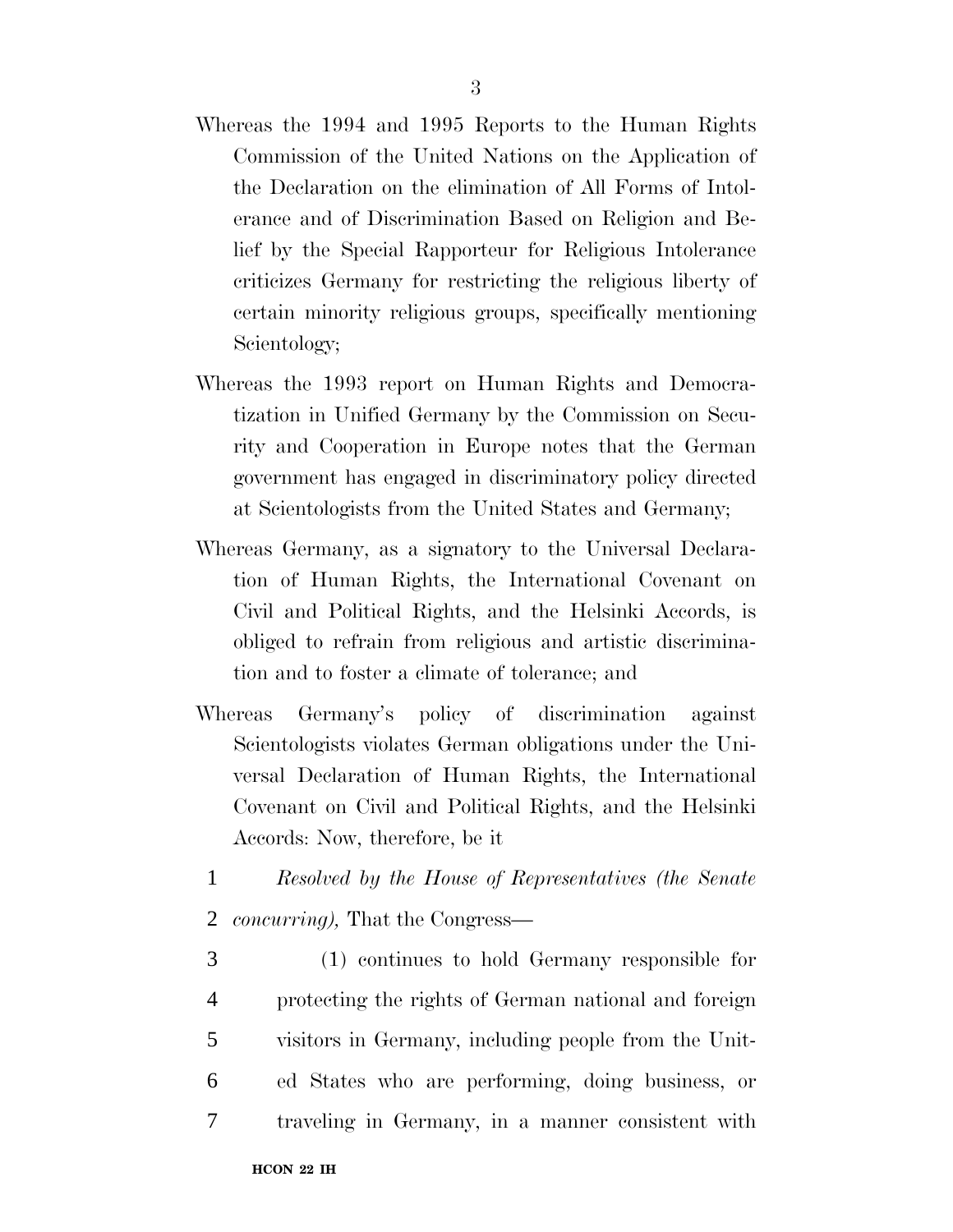| $\mathbf{1}$   | Germany's obligations under international agree-      |
|----------------|-------------------------------------------------------|
| $\overline{2}$ | ments to which Germany is a signatory;                |
| 3              | (2) condemns the actions and statements of            |
| $\overline{4}$ | Federal and State officials in Germany who have       |
| 5              | fostered an atmosphere of intolerance toward certain  |
| 6              | minority religious groups;                            |
| 7              | (3) expresses concern that performers, enter-         |
| $8\,$          | tainers, and other artists from the United States     |
| 9              | who are members of minority religious groups such     |
| 10             | as Scientology continue to experience discrimination  |
| 11             | by the German Government;                             |
| 12             | (4) urges the Government of Germany to take           |
| 13             | the action necessary to protect the rights guaranteed |
| 14             | to members of minority religious groups by inter-     |
| 15             | national covenants to which Germany is a signatory;   |
| 16             | and                                                   |
| 17             | calls upon the President of the United<br>(5)         |
| 18             | States to-                                            |
| 19             | (A) assert the concern of the United States           |
| 20             | Government regarding violations by the German         |
| 21             | Government of the rights of members of minor-         |
| 22             | ity religious groups, including Scientologists;       |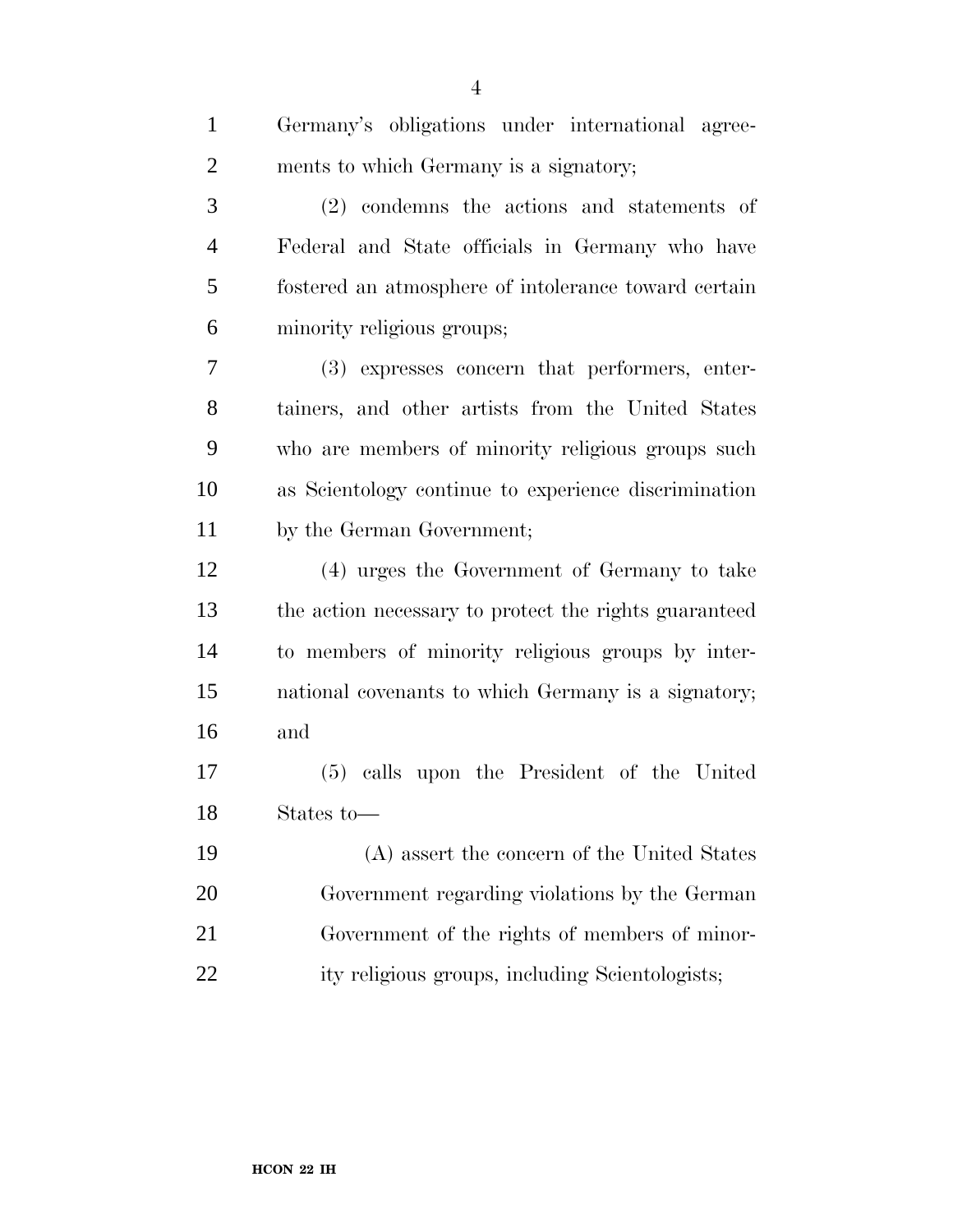(B) emphasize that the United States re- gards the human rights practices of the Ger- man Government, and in particular the treat- ment of United States citizens who are per- forming, doing business or traveling in Ger- many, as a significant factor in enhancing the ''pacta sunt servanda'' good faith relations be-tween the United States and Germany;

 (C) encourage the governments of other countries to appeal to the German Government, and to cooperate with other governments and international organizations (including the Unit- ed Nations and its agencies), in efforts to pro- tect the rights of minority religious groups in Germany;

 (D) continue to document discrimination against religious minority groups by the Ger- man Government and German Federal and State officials in the annual reports of the President of the United States to the Congress on human rights practices in Germany; and